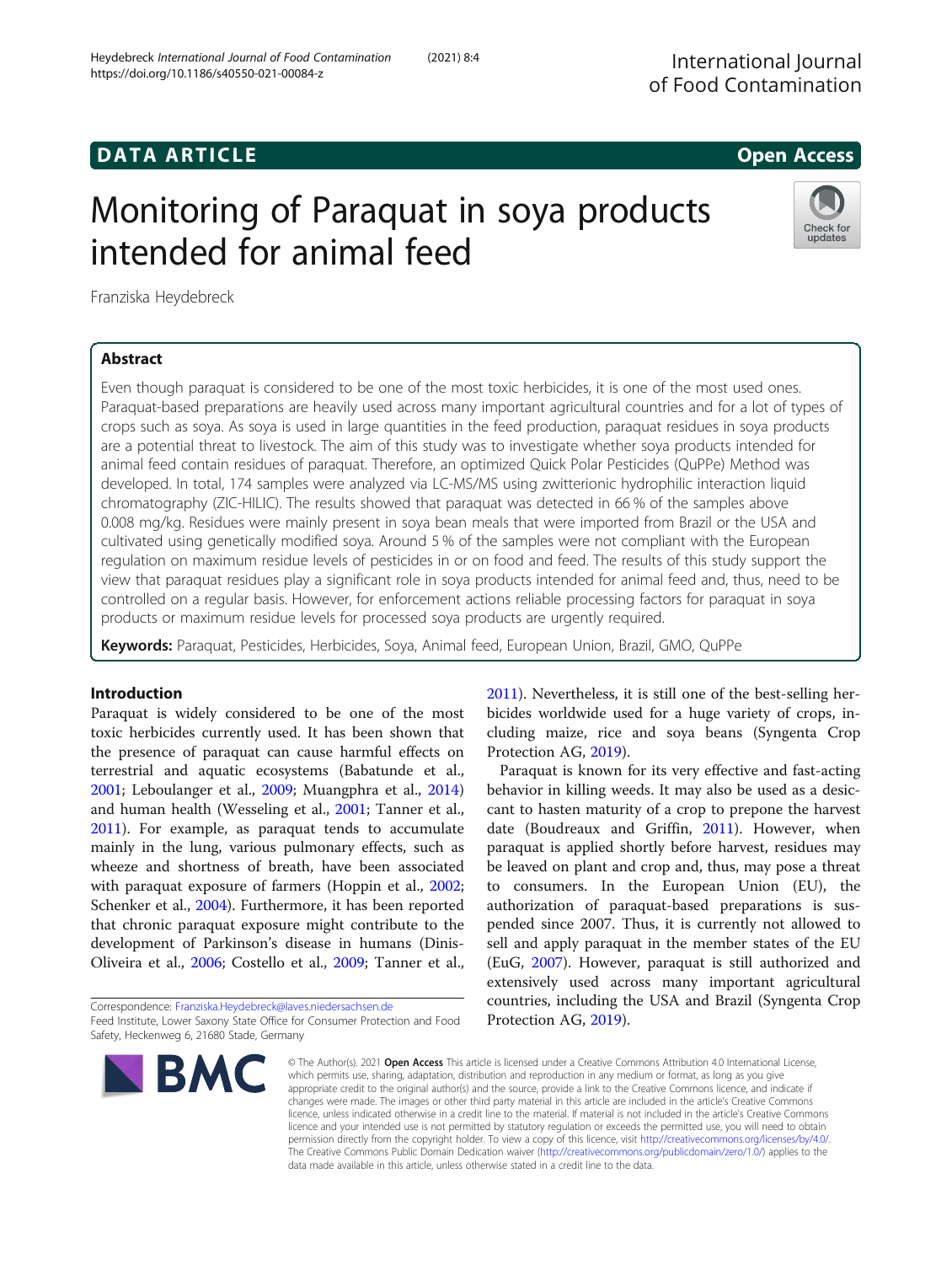<span id="page-1-0"></span>Chemically seen, paraquat (1,1'-dimethyl-4,4'-bipyridinium) is a cation associated twice with chloride as anion. It belongs to the group of bipyridyl herbicides and quaternary ammonium salts. Paraquat is a very polar substance with a high solubility in water of 620 g/L (National Center for Biotechnology Information, [2020](#page-7-0)). Because of its ionic nature and high polarity, the analysis of paraquat has been reported in the literature as difficult and challenging. Numerous analytical methods and techniques have been suggested, including gas chromatography (Kawase et al., [1984](#page-7-0)), capillary electrophoresis (Mallat et al., [2001\)](#page-7-0), immunoassay (Garcia-Febrero et al., [2014](#page-7-0)), voltammetry (Souza et al., [2006\)](#page-8-0), and spectrophotometry (Shivhare and Gupta, [1991\)](#page-8-0). Liquid chromatography coupled with mass spectrometry via electrospray ionization has become the most common approach, although several problems with the chromatographic (e.g. limited retention and poor peak shape) and mass spectrometric (e.g. various types of quasi-molecular ions and multiple reaction monitoring transitions) behavior of paraquat are described.

The soya bean is the most important oil plant worldwide, with a global oil plant cultivation area of 46 % in 2017 (Ovid, [2018\)](#page-7-0). Soya is a key factor in animal feeding due to its high protein content and profitable cultivation. Soya beans and soya products intended for animal feed are mainly imported from non-EU countries into the EU. In 2017, for example, 14.4 million tons and 20.8 million tons soya beans and soya bean meal, respectively, were imported to the EU (Ovid, [2018](#page-7-0)). The majority of soya beans was imported from the USA and Brazil  $(>70\%)$ , whereas about 87 % of the soya bean meal originated from Brazil and Argentina (Ovid, [2018\)](#page-7-0). In those countries, almost 100 % of the cultivation area is cultivated with genetically modified soya like glyphosate-resistant varieties (Ovid, [2018\)](#page-7-0). However, the intensive use of glyphosate has led to the development of many glyphosate-resistant weeds over the past years (Powles, [2008;](#page-7-0) Perry et al., [2016;](#page-7-0) Syngenta Crop Protection AG, [2019\)](#page-8-0). Because paraquat is an important alternative non-selective herbicide, it is very likely that paraquat-based formulations are used as harvest aids to soya beans in those countries. Consequently, imported crops can contain residues of paraquat that might be above permitted tolerances and also be a significant route to a prolonged exposure of both animals and humans to paraquat.

The purpose of this study was to investigate whether soya products intended for animal feed contain residues of paraquat. Furthermore, differences in concentration levels between the various soya products and regions of origin as well as genetically modified soya and nongenetically modified soya should be evaluated and discussed.

# Materials and methods

# Samples

Samples were chosen and collected by official feed control inspectors. All sampling sites were located in the German state Lower Saxony and covered a broad spectrum of facilities, including various manufacturers of compound feeding stuffs and the port of Brake on the Weser River, which is an important import cargo spot for feed stock in Europe. The aim was to take samples evenly balanced between various soya products, regions of origin and import countries, and between genetically modified and non-genetically modified material. A particular focus was set on soya bean meal because it is used most for the production of compound feeding stuffs. In total, 174 soya products were collected during the years 2018 and 2019 (Table 1).

Table 1 Overview of the sample material

|                                                  | <b>NO. OF SAMPLES</b> |
|--------------------------------------------------|-----------------------|
| Soya product <sup>a</sup>                        |                       |
| Soya bean meal (partly steam-heated or dehulled) | 144                   |
| Soya beans (untreated, steam-heated or toasted)  | 11                    |
| Soya bean protein concentrate                    | 10                    |
| Soya bean expeller                               | 7                     |
| Soya bean hulls                                  | $\overline{2}$        |
| <b>Genetically modified soybeans</b>             |                       |
| Genetically modified organism (GMO)              | 94                    |
| Non-GMO                                          | 68                    |
| Unknown                                          | 12                    |
| Region of origin                                 |                       |
| Brazil                                           | 88                    |
| Argentina                                        | 11                    |
| Russia                                           | 11                    |
| India                                            | 6                     |
| <b>USA</b>                                       | $\overline{4}$        |
| Ukraine                                          | $\mathfrak{D}$        |
| PR China                                         | $\overline{2}$        |
| Austria                                          | $\overline{2}$        |
| Canada                                           | $\mathbf{1}$          |
| Lithuania                                        | 1                     |
| North America                                    | 1                     |
| Norway                                           | 1                     |
| Unknown <sup>b</sup>                             | 44                    |

<sup>a</sup>Detailed definitions of the various soya products are given in the official catalogue of feed materials (European Commission, [2017a](#page-7-0))

<sup>b</sup>Especially for samples from manufacturers of compound feeding stuffs, the region of origin and the point of entry into the EU had to be marked as "Unknown" because there is no obligation to label where feed materials were cultivated

No. of samples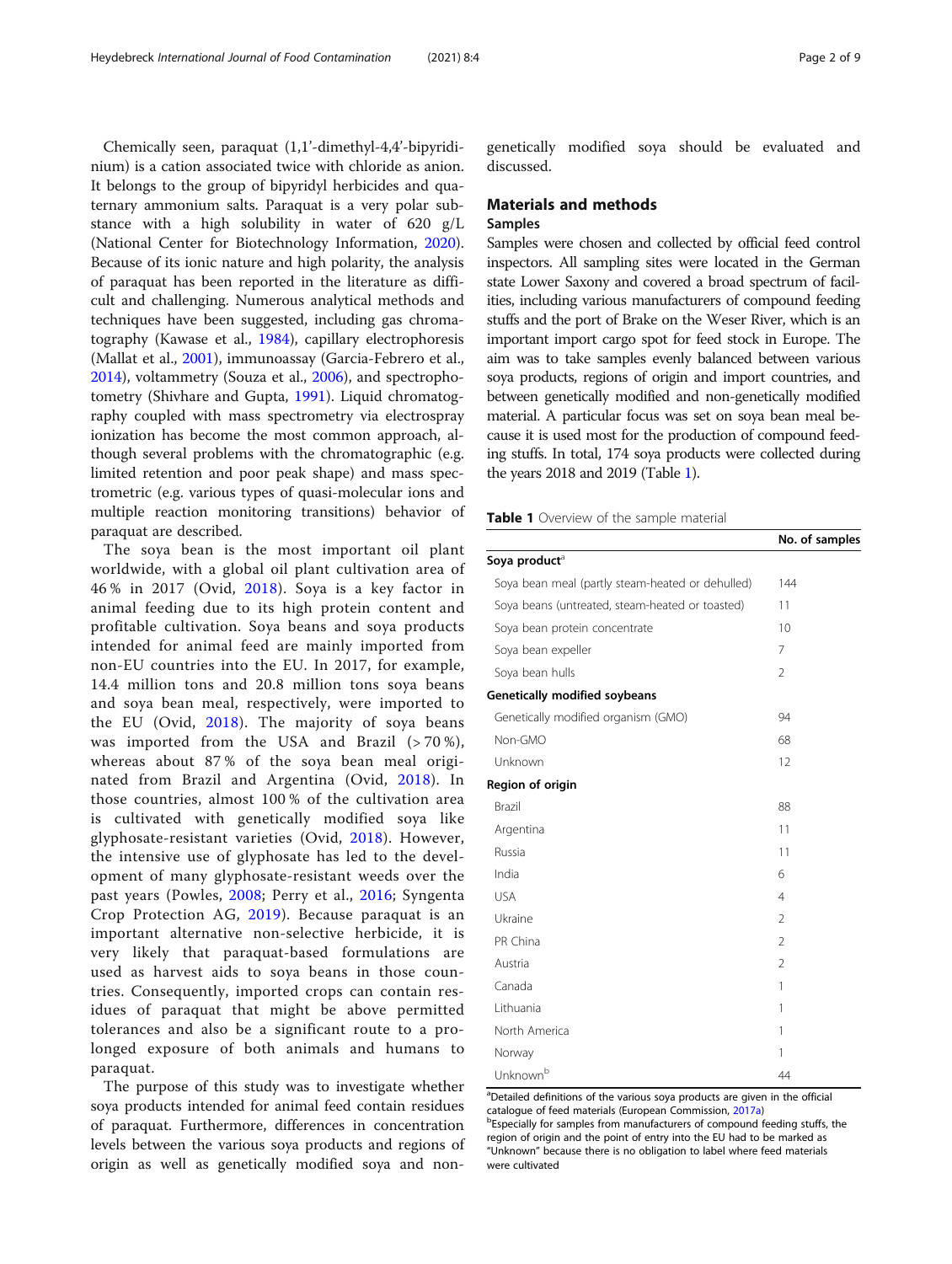# Chemicals

Acetonitrile and methanol (both HPLC gradient grade; ≥ 99.9 %) were purchased from Honeywell (Seelze, Germany). Formic acid (ACS/Reag. Ph. Eur.; 98–100 %), ammonium formate (for LC-MS;  $\geq$  99.0%), and hydrochloric acid fuming 37 % (for analysis) were purchased from Merck (Darmstadt, Germany). Ultra-pure water of type 1 grade (American Society for Testing and Materials, ASTM) was supplied by a Sartorius arium system (Göttingen, Germany). Reference standards of paraquat dichloride (CAS-No. 1910-42-5; purity 97.5 % ± 1.0 %) and paraquat diiodide-d6 (purity 96.5 %) were purchased from LGC Standards (Wesel, Germany). Standard stock solutions of paraquat dichloride and paraquat diiodided6 were prepared at approx. 1 mg/mL in methanol and were stored in a freezer at -20 °C. Before use, they were placed in an ultrasonic bath for 10 min to obtain complete dissolution and they were allowed to reach room temperature afterwards. From the standard stock solutions, working standard solutions with concentrations of approx. 10 µg/mL, respectively, were prepared and handled according to the standard stock solutions. The working standard solutions were used to prepare fresh daily spiking and calibration solutions with concentrations of approx. 0.4 µg/mL and 0.08 µg/mL in methanol.

### Sample preparation

Samples were extracted following the Quick Polar Pesticides (QuPPe) Method developed by the EU Reference Laboratory for Single Residue Methods (Anastassiades et al., [2016\)](#page-7-0). However, modifications were made to the QuPPe-Method and are discussed in detail in the [Results](#page-3-0) [and Discussion](#page-3-0) section.

Samples were quartered and milled to a final particle size of 0.5 mm using an ultra-centrifugal mill. 5  $g \pm$ 0.05 g were weighed into a 50 mL polypropylene tube, spiked with  $25 \mu L$  of the paraquat diiodide-d6 working standard solution (10 µg/mL) and blended. 25 mL of the extraction solvent (methanol/0.5 M hydrochloric acid, 60/40, v/v) were added, blended using a Vortex mixer, and extracted for 15 min using a horizontal shaker. The extract was then centrifuged at 4369 x g and 10 °C for 15 min. Approx. 1 mL of the supernatant was filtrated through a 0.2 μm regenerated cellulose membrane syringe filter (CHROMAFIL® Xtra RC-20/13, Macherey-Nagel) and diluted 1:2 with a mixture of methanol and ultra-pure water (60/40, v/v). 5  $\mu$ L of this solution was injected into the LC-MS/MS system.

# Instrumental analysis

Samples were analyzed according to the QuPPe-Method (Anastassiades et al., [2016\)](#page-7-0), but likewise with modifications (cf. section [Results and Discussion\)](#page-3-0). All samples were analyzed through an LC-MS/MS system using a 1260 Infinity system coupled to a 6470-mass spectrometer (both Agilent Technologies). Analysis was performed using positive electrospray ionization, with unit resolution in Q1 and Q3, and in multiple reaction monitoring (MRM) mode. MRM transitions were 186 > 174 m/z (quantification) and  $186 > 77$  m/z (confirmation) for paraquat and  $192 > 174$  m/z for paraquat-d6. High performance liquid chromatography was performed using a SeQuant ZIC<sup>®</sup>-HILIC column  $(2.1 \times 150)$ mm, 5 μm, 200 Å; Merck) combined with an Opti-Lynx Guard column  $(2.1 \times 15$  mm; Optimize Technologies). The mobile phase consisted of (A) ultra-pure water, added with ammonium formate (0.02 mol/L) and adjusted to pH 3 with formic acid, and (B) acetonitrile. The gradient profile was achieved at a flow rate of 200 µL/min and initiated with an equilibration phase of 20 % A for 7 min, which was increased to 80 % A within 4 min and hold for 10 min. The column was heated constantly at 40 °C.

# Quality assurance and quality control

Calibration solutions were injected at the start and end of every sample sequence and bracketing calibration was used for quantification. All calibration graphs were linear and non-weighed. The calibration levels usually ranged from 0 ng/mL to approx. 12 ng/mL  $($   $\triangleq$ 0,060 mg/kg) (4-point calibration). When higher concentrations were quantified, samples were re-analyzed including one higher calibration point. Concentrations were quantified using solvent based calibration curves obtaining the relative response of the target analyte to the amount of the mass-labeled internal standard. Sample concentrations were calculated on a basis of the paraquat dication, so a conversion factor of 0.598 was used to take into consideration that the reference standard was sold as a salt and with remaining water content. The analytical method was fully validated according to the Analytical quality control and method validation procedures for pesticide residues analysis in food and feed (European Commission, [2015;](#page-7-0) European Commission, [2017b\)](#page-7-0). During the method validation, blank samples were spiked with paraquat at concentrations of 38  $\mu$ g/kg, 15.2  $\mu$ g/kg, and 7.6  $\mu$ g/kg (n = 5–10). For these spiked levels, precision values of 6.5 %, 4.1 %, and 5.1 % and trueness values of 100 %, 94 %, and 89 % were yielded, respectively. The limit of quantification (LOQ) was defined as the lowest spiked level that meets the method performance acceptability criteria (i.e. precision  $\leq 20$  % and trueness between 70 and 120 %). Accordingly, the LOQ was set to 0.008 mg/kg. As paraquat tends to interact with glass-surfaces, polypropylene tubes and vials were used at all stages of the sample preparation and analysis. Instrumental blanks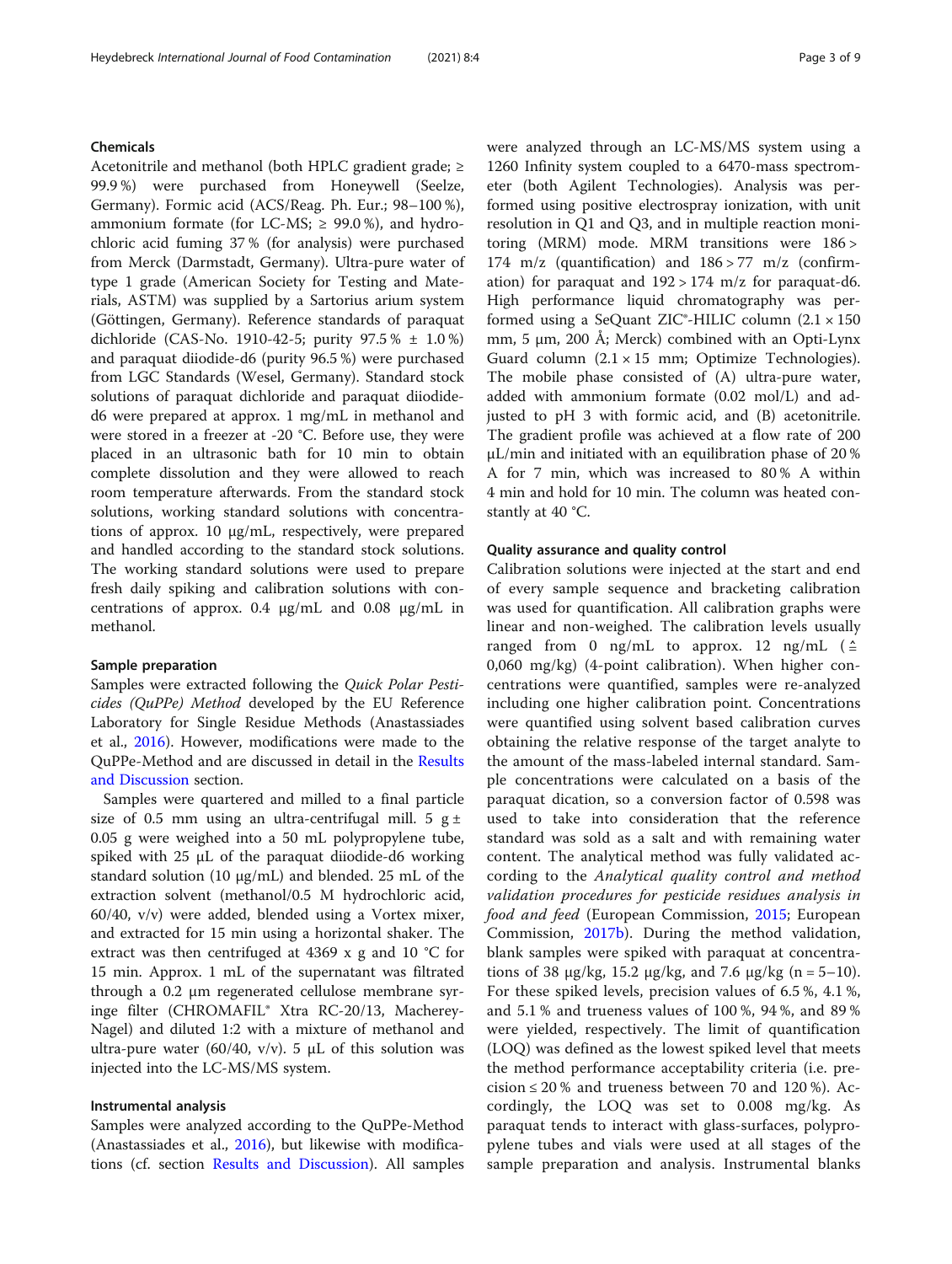<span id="page-3-0"></span>could be reduced by using capillaries made of stainless steel instead of polyether ether ketone (PEEK). During a sample sequence, numerous blank injections were made to minimize the carryover of calibration injections. One procedural blank sample was extracted with every sample batch. In general, procedural blank contaminations were low  $(\emptyset 0.001 \text{ mg/kg})$  and originated most probably from instrumental contamination. They were not taken into consideration when calculating sample concentrations. The modified method has been successfully tested  $(z-score = 0.0)$  in a ring trial between eight laboratories. The ring trial material was used afterwards as reference material in every sample batch to check trueness and precision (precision = 12 %; trueness =  $87\%$ ; n =  $33$ ). In addition, various spiked matrices (sunflower seed meal, rape seed meal, barley) were analyzed in every sample batch (precision = 15 %; trueness =  $89\%$ ; n =  $34$ ).

# Results and discussion

# Modifications to the QuPPe-Method

As mentioned in the section [Materials and Methods](#page-1-0), modifications were made to the QuPPe-Method because process efficiencies and matrix interferences varied considerably and unsystematically between various soya bean meal samples when using the standard method protocol. A similar observation was also made for the analysis of paraquat and diquat in cowpea samples (Pizzutti et al., [2016\)](#page-7-0). First of all, water has not been added to the sample homogenate (10 mL of water is typically given to 5 g of sample) because, for some tested soya bean meals, the extraction efficiencies turned out to be up to 55 % lower when water was added. This finding may be in contrast to the assumption, that the addition of water assists the wetting process of dry samples to make pesticides better available for the extraction (Piz-zutti et al., [2012](#page-7-0)). Moreover, it turned out that the soaking time of the water also seems to be not negligible because the process efficiency (defined according to Buhrman et al., [1996](#page-7-0) - includes extraction efficiency and matrix interferences) was shown to be up to 30 % lower when soaking time was 60 min instead of no soaking time, concluding that (1) extraction efficiencies were lower, (2) matrix interferences were higher or (3) a combination of both occurred. Following the standard method protocol for extraction (10 mL of 1 % formic acid in methanol as extraction solution; 15 min extraction at 80 °C), process efficiencies were not satisfying and even around 0 % for some test materials. Low recoveries using the standard method protocol were also shown for the analysis of paraquat in other matrices like wheat and chia seeds (Bauer et al., [2018\)](#page-7-0). Optimal extraction conditions were evaluated using various extraction parameters (Table 2).

Table 2 Parameters tested for the extraction of paraquat from soya bean meal. Parameters that were finally used for the extraction of the samples are indicated in bold

| Parameter                           | <b>Variation</b>                                           |  |
|-------------------------------------|------------------------------------------------------------|--|
| Particle size                       | 1 mm; 0.5 mm                                               |  |
| <b>Water addition</b>               | Yes (10 mL); <b>None</b>                                   |  |
| Soaking time of water               | 0 min; 15 min; 30 min; 45 min; 60 min                      |  |
| <b>Extraction apparatus</b>         | Horizontal shaker; orbital shaker; ultrasonic bath         |  |
| <b>Extraction solvent</b>           | 1 % formic acid in MeOH                                    |  |
|                                     | 5 % formic acid in MeOH                                    |  |
|                                     | 5% formic acid in MeOH/H <sub>2</sub> O (45/50, v/v)       |  |
|                                     | MeOH/0.1 M HCI (50/50, v/v)                                |  |
|                                     | MeOH/0.5 M HCI (50/50, v/v)                                |  |
|                                     | MeOH/0.1 M HCI (60/40, v/v)                                |  |
|                                     | MeOH/0.5 M HCl (60/40, v/v)                                |  |
|                                     | MeOH/0.75 M HCl (60/40, v/v)                               |  |
|                                     | MeOH/1 M HCI (60/40, v/v)                                  |  |
| <b>Extraction volume</b>            | 10 mL; 25 mL                                               |  |
| <b>Extraction temperature</b>       | Room temperature; 80 °C                                    |  |
| <b>Extraction time</b>              | <b>15 min</b> ; 30 min; 60 min; 90 min; 120 min            |  |
| Soaking time of extraction solvent  | <b>None</b> ; 15 min; 30 min; 45 min; 60 min               |  |
| <b>Dilution of extract solution</b> | Undiluted; 1:10; 1:5; 1:2                                  |  |
| Clean-up                            | Solid phase extraction using Strata® WCX; Oasis® HLB; None |  |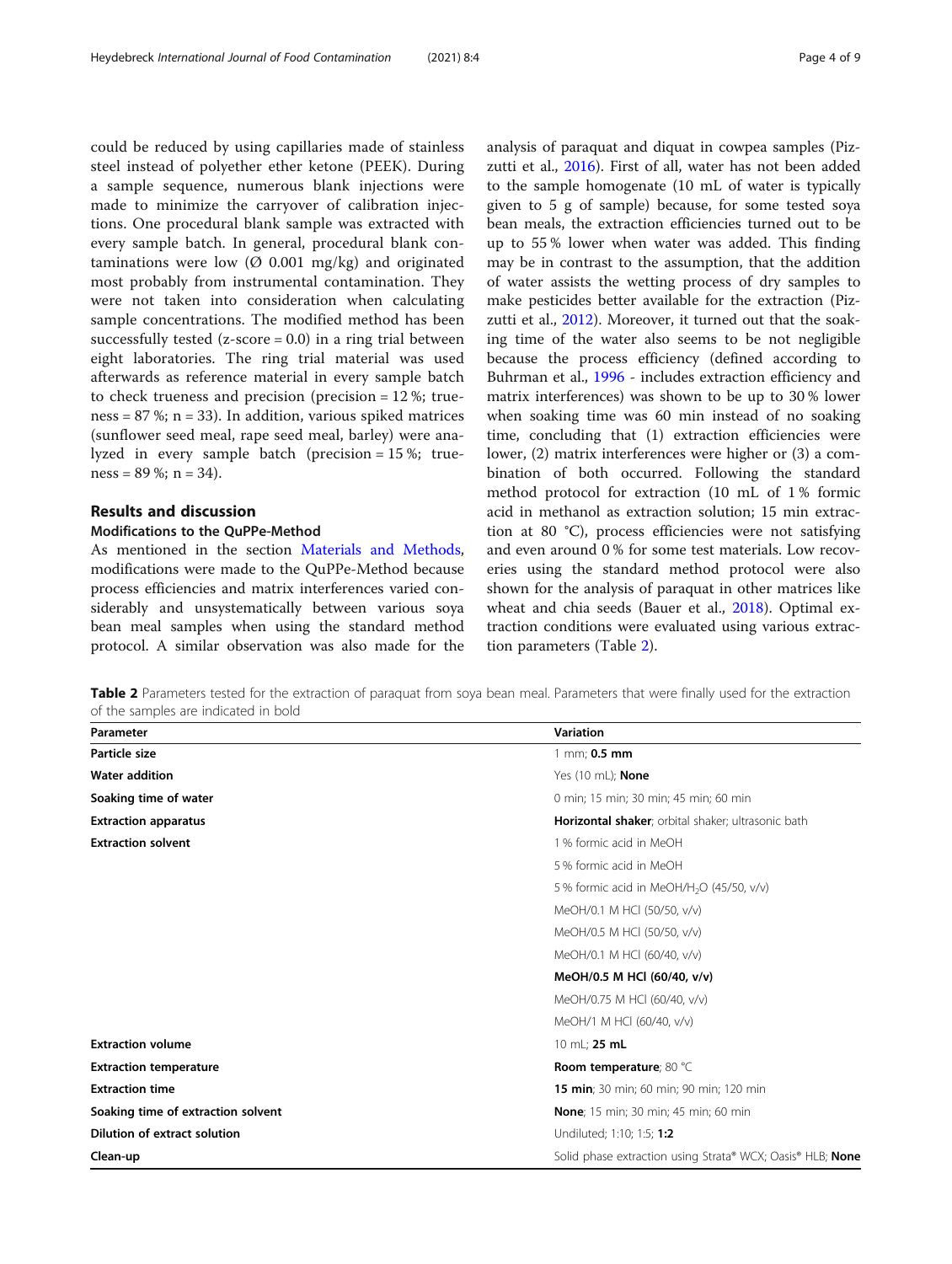There was a slight trend that samples from Argentina and India yielded worse process efficiencies than those from Brazil. Variations in process efficiencies could be attributed to different protein and carbohydrate contents and compositions or different varieties of soya beans and were not investigated in detail.

In addition to the extraction procedure, the chromatographic analysis was also optimized. Paraquat has, in general, a limited retention and poor peak shape on reversed phase columns, which are commonly used in multi-analyte LC-MS/MS analysis, because of its low hydrophobicity and basic properties. The QuPPemethod provides an alternative approach using the Obelisc R™ column (SIELC Technologies) to achieve an optimum retention and peak shape for paraquat. The Obelisc R column consists of a traditional long hydrophobic chain and negatively charged groups so that Paraquat can be retained by a cation-exchange mechanism (SIELC Technologies, [2015](#page-8-0)). However, bad chromatograms were partly yielded with the Obelisc R

column depending on the sample material (Fig. 1). Most probably, matrix components could not be separated accurately and, thus, interfered with the analyte and suppressed the analyte signal. In conclusion, it was not possible to use the Obelisc R column for the analysis of paraquat in soya bean meal samples. As paraquat is very polar and ionic, another approach for its analysis is hydrophilic interaction liquid chromatography (HILIC) (Hao et al., [2013](#page-7-0)). With HILIC, paraquat was analyzed in the past in, for example, human urine, cabbage, lake water, palm oil, cereals, and fruits (Whitehead et al., [2010](#page-8-0); Robb and Eitzer, [2011](#page-7-0); Zou et al., [2014;](#page-8-0) Francesquett et al., [2019;](#page-7-0) Halim et al., [2019;](#page-7-0) Oulkar et al., [2019](#page-7-0)). For the analysis of paraquat in soya products, there is, to the best of my knowledge, no single residue method published elsewhere. However, based on information and experiences given in the literature, a zwitterionic stationary phase (SeQuant ZIC®-HILIC, Merck) was tested and showed a good retention, electrospray ionization efficiency, and reproducibility (Fig. 1).

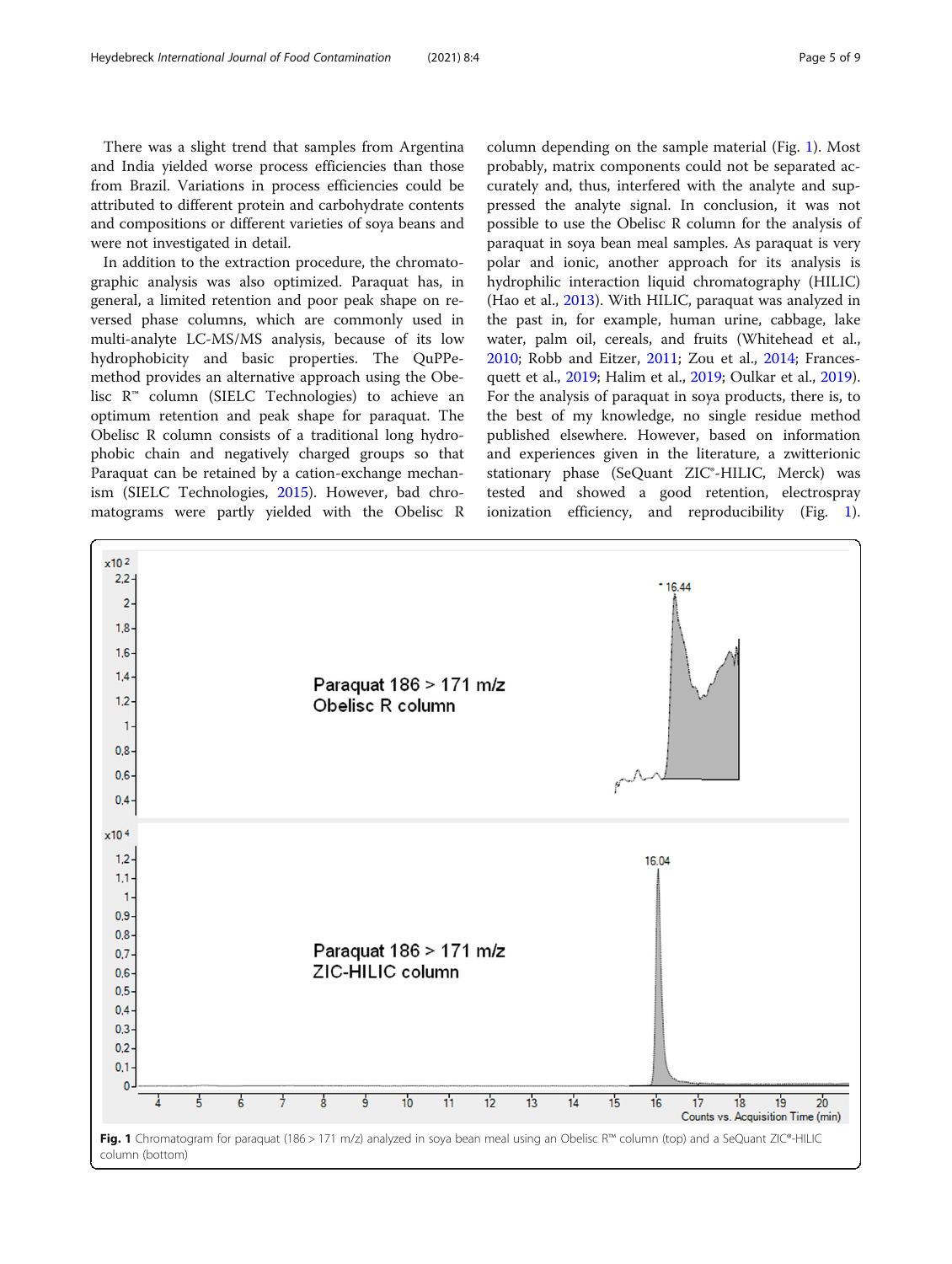Consequently, all samples were analyzed using the SeQuant ZIC®-HILIC column.

# Monitoring results

Figure 2 presents an overview of the findings of paraquat residues, highlighting the significant differences between the various regions of origin and soya products and between GMO and Non-GMO material. Paraquat was detected in 66 % of the samples above the LOQ of 0.008 mg/kg. The majority of the samples that contained residues came from Brazil with 69 %, followed by Argentina with 4 %, and the USA and Russia with 3 %, respectively. In Brazil, Argentina, and the USA, more than 94 % of the cultivation area is cultivated with genetically modified soya (Ovid, [2018\)](#page-7-0). Given this situation, it is hardly surprising that paraquat residues were almost entirely found in samples from those countries because it is well-known that paraquat-based formulations can still be effectively used when, for example, glyphosateresistant weeds have developed (Syngenta Crop Protection AG, [2019\)](#page-8-0). A considerable proportion of 18 % of the found paraquat residues could not be assigned to a

region of origin so that these data is, unfortunately, rather difficult to interpret. The samples from Austria, Canada, India, Lithuania, PR China, and Ukraine were below the LOQ of 0.008 mg/kg. Those samples were mainly declared as Non-GMO material (except the sample from Canada) and, moreover, the use of paraquat has not been authorized in at least Austria and Lithuania as being members of the EU. Furthermore, 60 % of the samples with paraquat residues were cultivated using genetically modified soybeans, whereas 32 % where cultivated using Non-GMO material. These results agree with the findings of the different regions of origin. Also, the Non-GMO material containing paraquat residues came mainly from Brazil (76 %), followed by Russia (11 %), and Norway (3 %). Figure 2 also reveals that of the different soya products, 88 % of paraquat residues were found in soya bean meal and 9 % in soya bean protein concentrate. Soya beans and soya bean hulls had the lowest proportion of paraquat residues at 2 %, respectively, followed by soya bean expeller with 0 %.

In general, the concentrations ranged from 0.008 to 0.070 mg/kg. As shown in Fig. [3,](#page-6-0) the concentrations for

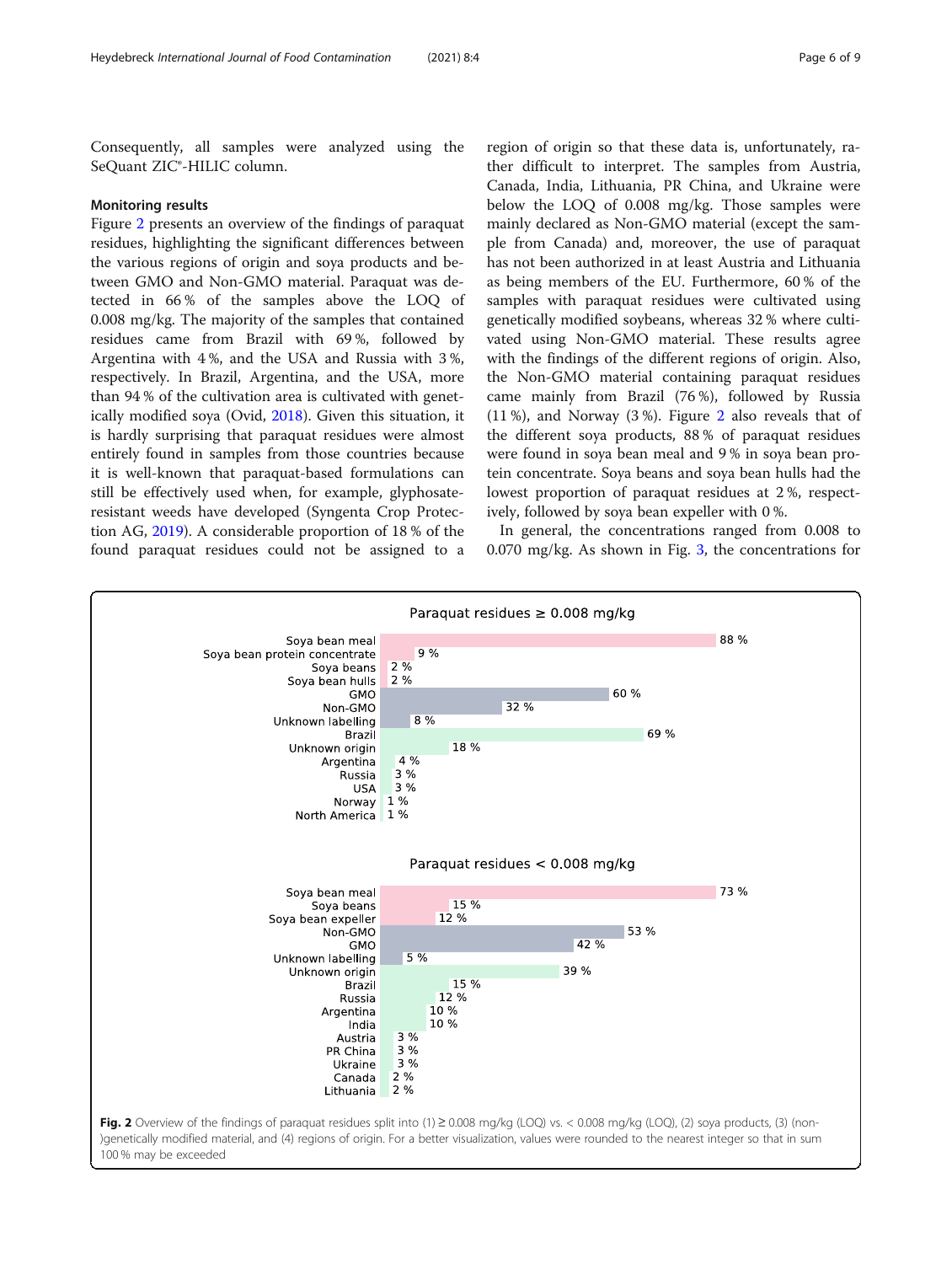<span id="page-6-0"></span>most of the samples were below 0.04 mg/kg. Only 7 % of the quantified samples were above 0.04 mg/kg and, thus, above the European maximum residue level for soya beans (cf. section *Conclusions*). The highest paraquat concentration of 0.070 mg/kg was found in one sample GMO-soya bean meal from Brazil. In general, the samples with concentrations above 0.04 mg/kg were mainly soya bean meals that were cultivated (1) in Brazil or the USA and (2) using genetically modified soya. A higher concentration of 0.06 mg/kg was also registered for one sample of soya bean hulls.

# Conclusions

For all agricultural products for food and animal feed, pesticide maximum residue levels are set by the European Commission and, thus, harmonized throughout the EU via the Regulation (EC) No 396/2005 (European Commission, [2005](#page-7-0)). A maximum residue level (MRL) is the highest level of a pesticide residue that is legally tolerated in or on food or feed. According to Article 19 of Regulation (EC) No 396/2005, agricultural products that exceed MRLs must not be processed and/or mixed for dilution purposes with a view to placing them on the market as food or feed or feeding them to animals. MRLs apply to fresh products, but also to processed products, considering that the processing may cause a dilution or concentration of the pesticide. When assessing whether a sample contains a residue which exceeds the MRL, a default expanded measurement uncertainty of  $\pm$  50 % has to be applied. For soya beans, an MRL of 0.02 mg/kg is set, which means that results above 0.04 mg/kg are not compliant with the MRL. For processed soya products like soya bean meal, the enforcement of the MRL is limited. Therefore, so-called processing factors must be considered when checking for compliance. For some pesticide-matrix combinations, processing factors are available via databases, for example via the European database of processing factors for pesticides in food (Scholz et al., [2018\)](#page-8-0). Those processing factors are not legally binding. Nevertheless, they are a useful tool for the assessment of pesticide residues in food and feed. For paraquat in soya products, reliable processing factors are not available, which complicates considerably the enforcement of the MRL according to Regulation (EC) No 396/2005. Our results clearly show that paraquat residues in soya products might exceed the MRL for soya beans of 0.02 mg/kg or 0.04 mg/kg taking into account the default expanded measurement uncertainty. Around 5 % of our samples were not compliant with the MRL and, thus, required national enforcement actions. However,

The lack of processing factors, especially for soya bean meal as the most important soya product in the feed industry, is problematic and complicates the legal enforcement of the MRL. For the future, it is desirable to establish (1) reliable processing factors for paraquat in soya products or (2) MRLs for processed products to strenghten the national authorities in the EU in controlling and enforcing the Regulation (EC) No 396/2005.

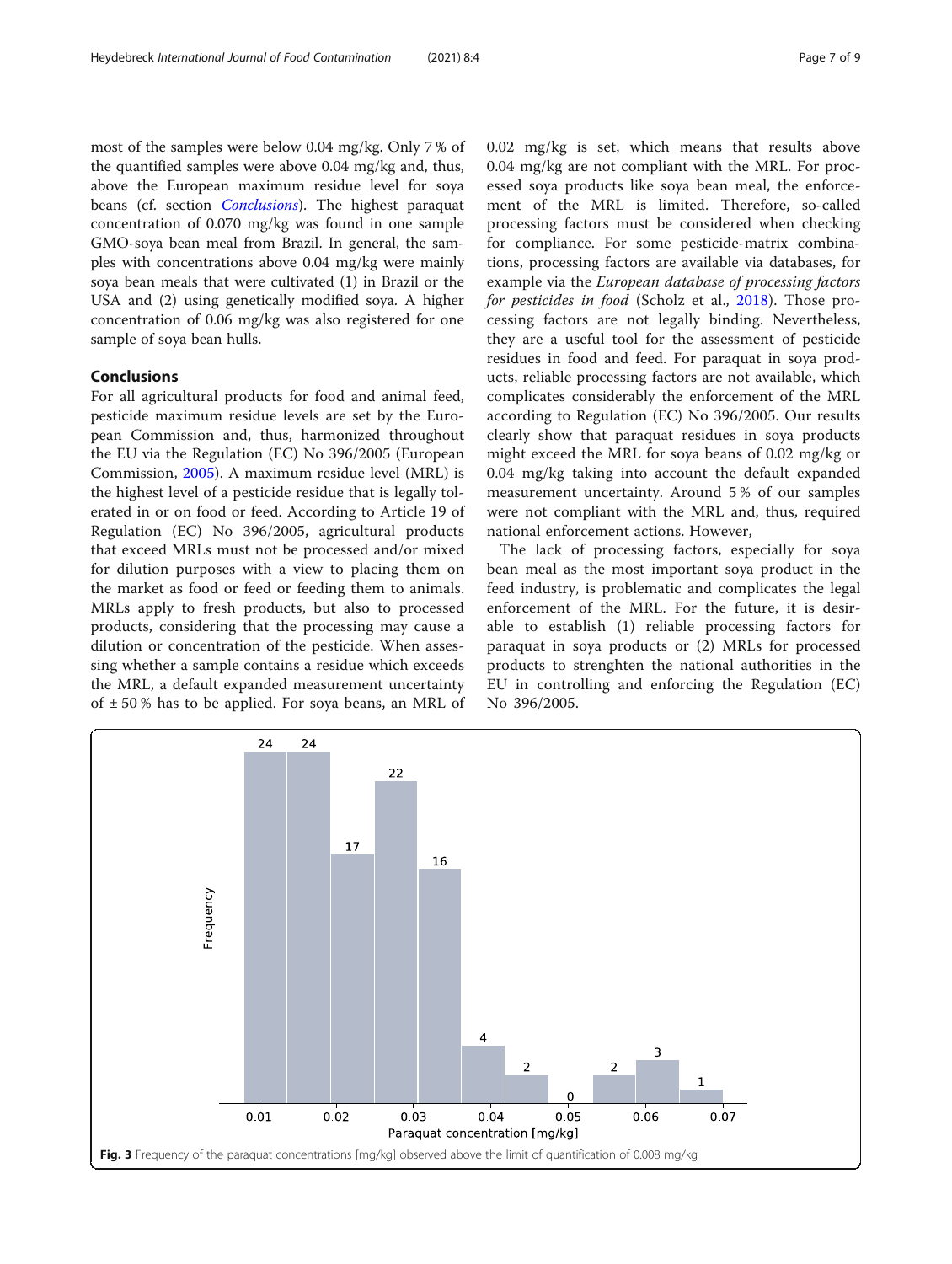#### <span id="page-7-0"></span>Abbreviations

EU: European Union; GMO: Genetically modified organism; HILIC: Hydrophilic interaction liquid chromatography; LOQ: Limit of quantification; MRL: Maximum residue level; MRM: Multiple reaction monitoring; PEEK: Polyether ether ketone; QuPPe: Quick Polar Pesticides Method; ZIC-HILIC: Zwitterionic hydrophilic interaction liquid chromatography

#### Acknowledgements

The author thanks Birte Ristau and Theis Oellrich for their assistance in the laboratory, Jens Künnemeyer for useful discussions and proofreading, Daniel Heydebreck for helping to create the figures, and the Working Group for Organic Analysis of the Association of German Agricultural Analytic and Research Institutes (VDLUFA) for scientific exchange and participation in the ring trial.

#### Authors' contributions

The author(s) read and approved the final manuscript.

#### Funding

As part of the Lower Saxony State Office for Consumer Protection and Food Safety, the Feed Institute is funded by using public money.

#### Availability of data and materials

The dataset supporting the conclusions of this article is available in the Zenodo repository via <https://doi.org/10.5281/zenodo.3828295>.

#### Declarations

# Competing interests

The authors declare no competing financial interest.

#### Received: 31 March 2021 Accepted: 26 July 2021 Published online: 12 September 2021

#### References

- Anastassiades M, Kolberg DI, Benkenstein A et al (2016) Quick Method for the Analysis of numerous Highly Polar Pesticides in Foods of Plant Origin via LC-MS/MS involving Simultaneous Extraction with Methanol (QuPPe-Method). EU Reference Laboratory for Single Residue Method (EURL-SRM), Stuttgart, Germany, Version 9.2
- Babatunde MM, Oladimeji AA, Balogun JK (2001) Acute Toxicity of Gramoxone to Oreochromis niloticus (Trewavas) in Nigeria. Water Air Soil Pollut 131(1):1–10. doi[:https://doi.org/10.1023/A:1011959514500](https://doi.org/10.1023/A:1011959514500)
- Bauer A, Luetjohann J, Rohn S et al (2018) Development of an LC-MS/MS Method for Simultaneous Determination of the Quaternary Ammonium Herbicides Paraquat, Diquat, Chlormequat, and Mepiquat in Plant-Derived Commodities. Food Anal Methods 11(8):2237–2243. doi:[https://doi.org/10.1](https://doi.org/10.1007/s12161-018-1201-6) [007/s12161-018-1201-6](https://doi.org/10.1007/s12161-018-1201-6)
- Boudreaux JM, Griffin JL (2011) Application Timing of Harvest Aid Herbicides Affects Soybean Harvest and Yield. Weed Technol 25(1):38–43. doi[:https://doi.](https://doi.org/10.1614/WT-D-10-00045.1) [org/10.1614/WT-D-10-00045.1](https://doi.org/10.1614/WT-D-10-00045.1)
- Buhrman DL, Price PI, Rudewicz PJ (1996) Quantitation of SR 27417 in human plasma using electrospray liquid chromatography-tandem mass spectrometry: A study of ion suppression. J Am Soc Mass Spectrom 7(11): 1099–1105. doi[:https://doi.org/10.1016/S1044-0305\(96\)00072-4](https://doi.org/10.1016/S1044-0305(96)00072-4)
- Costello S, Cockburn M, Bronstein J et al (2009) Parkinson's Disease and Residential Exposure to Maneb and Paraquat From Agricultural Applications in the Central Valley of California. Am J Epidemiol 169(8):919–926. doi[:https://](https://doi.org/10.1093/aje/kwp006) [doi.org/10.1093/aje/kwp006](https://doi.org/10.1093/aje/kwp006)
- Dinis-Oliveira RJ, Remião F, Carmo H et al (2006) Paraquat exposure as an etiological factor of Parkinson's disease. Neurotoxicology 27(6):1110–1122. doi[:https://doi.org/10.1016/j.neuro.2006.05.012](https://doi.org/10.1016/j.neuro.2006.05.012)
- EuG (2007) Jugdment of 11 July 2007, Kingdom of Sweden/Commission of the European Communities, T-229/04, EU:T:2007:217
- European Commission (2015) Analytical quality control and method validation procedures for pesticide residues analysis in food and feed (SANTE/11945/ 2015)
- European Commission (2017a) Commission Regulation (EU) 2017/1017 of 15 June 2017 amending Regulation (EU) No 68/2013 on the Catalogue of feed materials
- European Commission (2017b) Analytical quality control and method validation procedures for pesticide residues analysis in food and feed (SANTE/11813/ 2017)
- European Commission (2005) Regulation (EC) No 396/2005 of the European Parliament and of the Council of 23 February 2005 on maximum residue levels of pesticides in or on food and feed of plant and animal origin and amending Council Directive 91/414/EEC
- Francesquett JZ, Rizzetti TM, Cadaval TRS et al (2019) Simultaneous determination of the quaternary ammonium pesticides paraquat, diquat, chlormequat, and mepiquat in barley and wheat using a modified quick polar pesticides method, diluted standard addition calibration and hydrophilic interaction liquid chrom. J Chromatogr A 1592:101-111. doi:[https://doi.org/10.1016/j.](https://doi.org/10.1016/j.chroma.2018.12.060) [chroma.2018.12.060](https://doi.org/10.1016/j.chroma.2018.12.060)
- Garcia-Febrero R, Salvador J-P, Sanchez-Baeza F, Marco M-P (2014) Rapid method based on immunoassay for determination of paraquat residues in wheat, barley and potato. Food Control 41:193–201. doi:[https://doi.org/10.1016/j.](https://doi.org/10.1016/j.foodcont.2014.01.008) [foodcont.2014.01.008](https://doi.org/10.1016/j.foodcont.2014.01.008)
- Halim N, Kuntom A, Shinde R, Banerjee K (2019) Determination of Paraquat Residues in Palm Oil by High-Performance Liquid Chromatography with UV and Tandem Mass Spectrometry. Eur J Lipid Sci Technol 121(8):1900092. doi: <https://doi.org/10.1002/ejlt.201900092>
- Hao C, Zhao X, Morse D et al (2013) Optimized liquid chromatography tandem mass spectrometry approach for the determination of diquat and paraquat herbicides. J Chromatogr A 1304:169–176. doi[:https://doi.org/10.1016/j.](https://doi.org/10.1016/j.chroma.2013.07.033) [chroma.2013.07.033](https://doi.org/10.1016/j.chroma.2013.07.033)
- Hoppin JA, Umbach DM, London SJ et al (2002) Chemical Predictors of Wheeze among Farmer Pesticide Applicators in the Agricultural Health Study. Am J Respir Crit Care Med 165(5):683–689. doi:[https://doi.org/10.1164/ajrccm.165.](https://doi.org/10.1164/ajrccm.165.5.2106074) [5.2106074](https://doi.org/10.1164/ajrccm.165.5.2106074)
- Kawase S, Kanno S, Ukai S (1984) Determination of the herbicides paraquat and diquat in blood and urine by gas chromatography. J Chromatogr A 283:231– 240. doi:[https://doi.org/10.1016/S0021-9673\(00\)96258-7](https://doi.org/10.1016/S0021-9673(00)96258-7)
- Leboulanger C, Bouvy M, Pagano M et al (2009) Responses of Planktonic Microorganisms from Tropical Reservoirs to Paraquat and Deltamethrin Exposure. Arch Environ Contam Toxicol 56(1):39–51. doi[:https://doi.org/10.1](https://doi.org/10.1007/s00244-008-9164-z) [007/s00244-008-9164-z](https://doi.org/10.1007/s00244-008-9164-z)
- Mallat E, Barzen C, Abuknesha R et al (2001) Fast determination of paraquat residues in water by an optical immunosensor and validation using capillary electrophoresis-ultraviolet detection. Anal Chim Acta 427(2):165–171. doi: [https://doi.org/10.1016/S0003-2670\(00\)01016-3](https://doi.org/10.1016/S0003-2670(00)01016-3)
- Muangphra P, Kwankua W, Gooneratne R (2014) Genotoxic effects of glyphosate or paraquat on earthworm coelomocytes. Environ Toxicol 29(6):612–620. doi: <https://doi.org/10.1002/tox.21787>
- National Center for Biotechnology Information (2020) PubChem Database. Paraquat, CID = 15939. [https://pubchem.ncbi.nlm.nih.gov/compound/Para](https://pubchem.ncbi.nlm.nih.gov/compound/Paraquat) [quat.](https://pubchem.ncbi.nlm.nih.gov/compound/Paraquat) Accessed 4 May 2020
- Oulkar D, Shinde R, Khan Z, Banerjee K (2019) High throughput residue analysis of paraquat and diquat involving hydrophilic interaction liquid chromatographic separation and mass spectrometric determination. Food Addit Contam Part A 36(1):120–130. doi[:https://doi.org/10.1080/19440049.201](https://doi.org/10.1080/19440049.2018.1547424) [8.1547424](https://doi.org/10.1080/19440049.2018.1547424)
- Ovid (2018) Verband der ölsaatenverarbeitenden Industrie in Deutschland e. V. <https://www.ovid-verband.de/positionen-und-fakten/ovid-diagramme/>. Accessed 30 Apr 2020
- Perry ED, Ciliberto F, Hennessy DA, Moschini G (2016) Genetically engineered crops and pesticide use in U.S. maize and soybeans. Sci Adv 2 (8). doi[:https://](https://doi.org/10.1126/sciadv.1600850) [doi.org/10.1126/sciadv.1600850](https://doi.org/10.1126/sciadv.1600850)
- Pizzutti IR, Kok A de, Cardoso CD et al (2012) A multi-residue method for pesticides analysis in green coffee beans using gas chromatography– negative chemical ionization mass spectrometry in selective ion monitoring mode. J Chromatogr A 1251:16–26. doi[:https://doi.org/10.1016/j.chroma.2012.](https://doi.org/10.1016/j.chroma.2012.06.041) [06.041](https://doi.org/10.1016/j.chroma.2012.06.041)
- Pizzutti IR, Vela GME, de Kok A et al (2016) Determination of paraquat and diquat: LC-MS method optimization and validation. Food Chem 209:248–255. doi: <https://doi.org/10.1016/j.foodchem.2016.04.069>
- Powles SB (2008) Evolved glyphosate-resistant weeds around the world: lessons to be learnt. Pest Manag Sci 64:360–365. doi:<https://doi.org/10.1002/ps.1525>
- Robb CS, Eitzer BD (2011) The Direct Analysis of Diquat and Paraquat in Lake Water Samples by per Aqueous Liquid Chromatography. LCGC North Am 29(1):54–59